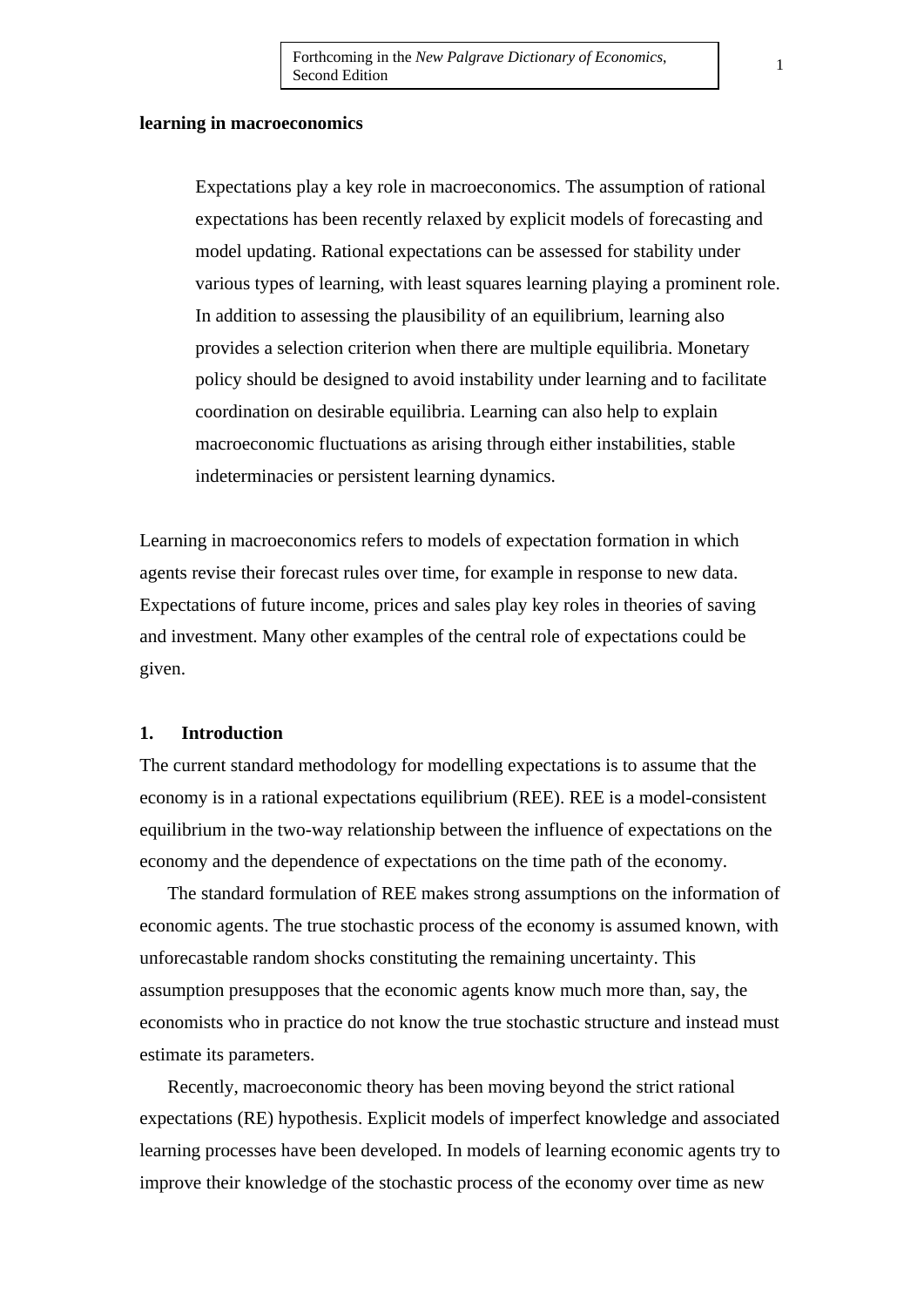information becomes available.

Different approaches to modelling learning behaviour have been employed. Perhaps the most common has been 'adaptive learning', which views economic agents as econometricians who estimate the parameters of their model and make forecasts using their estimates. In adaptive learning economic agents have limited common knowledge since they estimate their own perceived laws of motion.

A second approach, called 'eductive learning', assumes common knowledge of rationality: economic agents engage in a process of reasoning about the possible outcomes knowing that other agents engage in the same process. Eductive learning takes place in logical time. A third approach has been 'rational learning', which employs a Bayesian viewpoint. Full knowledge of economic parameters is then replaced by priors and Bayesian updating under a correctly specified model, including common knowledge that all agents share this knowledge. Rational learning thus retains a form of REE at each point of time.

 Basic theories of learning were developed largely in the 1980s and 1990s. See Sargent (1993, 1999), Evans and Honkapohja (2001), Guesnerie (2005) and Beck and Wieland (2002) for references. Recently, models of learning have been applied to issues of macroeconomic, and especially monetary, policy. In this overview, we focus on adaptive learning as it has been the most widely used approach. (For references to the pre-2001 literature, see Evans and Honkapohja, 2001.)

## **2. Least squares learning**

In adaptive learning it is commonly assumed that agents estimate their model of the dynamics of economic variables, called the *perceived law of motion* (PLM), by *recursive least squares* (RLS), arguably the most common estimation method in econometrics.

## *2. 1 Overview*

We illustrate the key concepts using the Cagan model of the price level  $\hat{m} - p_t = -\psi(p_{t+1}^e - p_t) + \varphi' w_t + \varepsilon_t$ , where  $p_t$  and  $\hat{m}$  are logarithms of the price level and (constant) nominal money supply. Here  $\psi > 0$  and  $p_{t+1}^e$  denotes the expectations of  $p_{t+1}$  formed at time *t*.  $w_t$  is a vector of observable exogenous variables, assumed to follow a stationary vector autoregression (VAR) process  $w_t = Fw_{t-1} + e_t$ , in which *F* is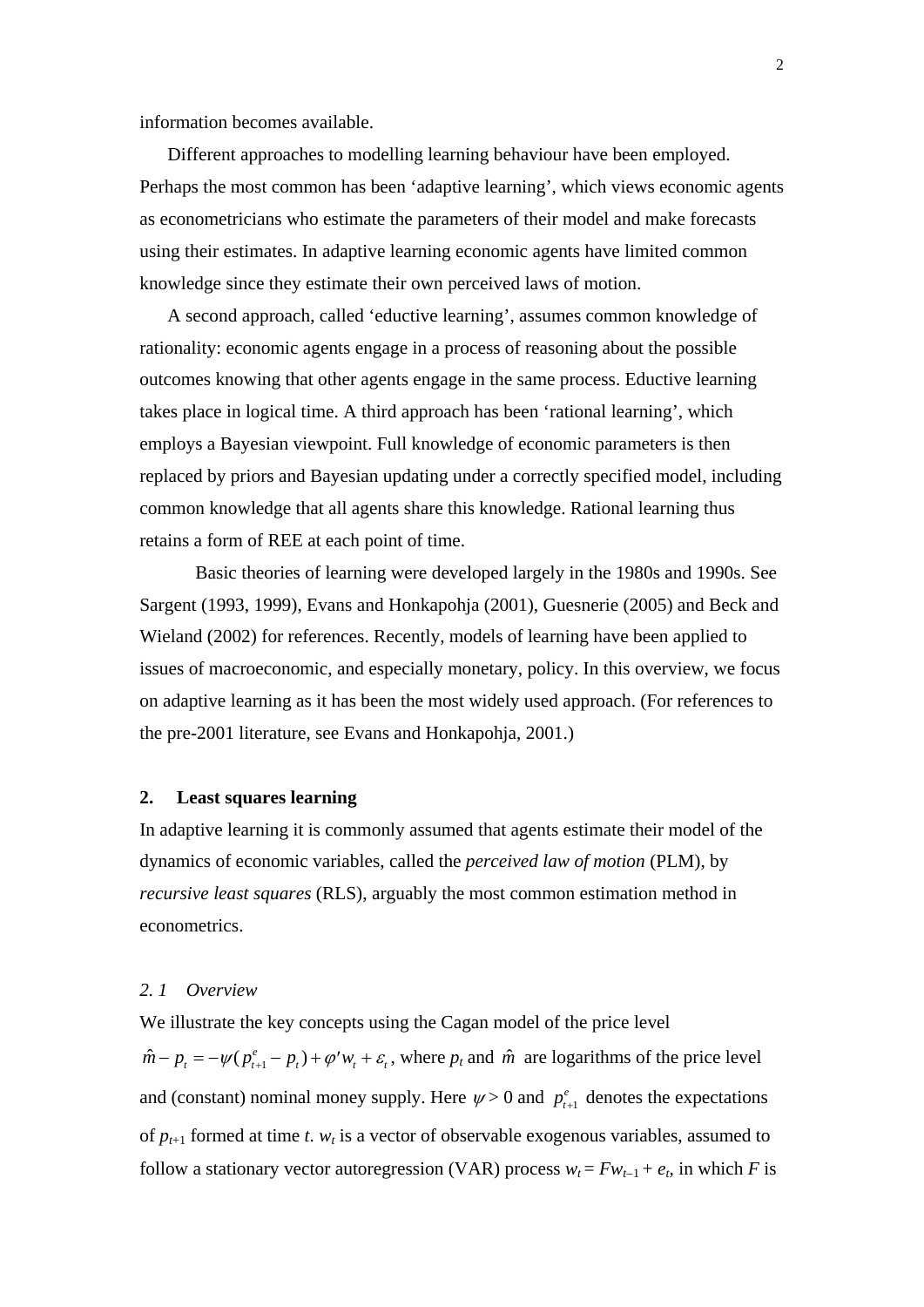taken as known for simplicity.  $\varepsilon_t$  is an unobservable i.i.d. shock.

The reduced form of the Cagan model is

$$
p_{t} = \alpha_{0} + \alpha_{1} p_{t+1}^{e} + \beta' w_{t} + v_{t}, \qquad (1)
$$

where  $v_t = -(1 + \psi)^{-1} \varepsilon_t$  and  $\alpha_0$ ,  $\alpha_1$  and  $\beta$  depend on  $\hat{m}$ ,  $\psi$  and  $\varphi$ . The model has a unique REE of the form  $p_t = \overline{a} + \overline{b}'w_t + v_t$ , where  $\overline{a} = (1 - \alpha_1)^{-1} \alpha_0$ ,  $\overline{b} = (I - \alpha_1 F')^{-1} \beta$ .

Agents are assumed to use the PLM  $p_t = a + b'w_t + \eta_t$ , where  $\eta_t$  is a disturbance term. The PLM has the same functional form as the REE but possibly different coefficients since agents do not know the REE. To estimate the PLM, agents use data  ${p_i, w_i}_{i=0}^{t-1}$  and forecast using the estimated model  $E_t^* p_{t+1} = a_{t-1} + b'_{t-1} F w_t$ .

These forecasts lead to a temporary equilibrium or *actual law of motion* (ALM)  $p_t = T(\phi_{t-1})'z_t + v_t$ , where  $T(\phi)' = (\alpha_0 + \alpha_1 a, \alpha_1 b' F + \beta')$ . The REE  $(\overline{a}, \overline{b})$  is a fixed point of the mapping  $T(\phi)$  from the PLM to the ALM. If we let  $\phi'_{t} = (a_{t}, b'_{t})$  and  $z'_i = (1, w'_i)$ , RLS estimation is given by

$$
\phi_t = \phi_{t-1} + t^{-1} R_t^{-1} z_t (p_t - \phi_{t-1}^{\dagger} z_t)
$$
  
\n
$$
R_t = R_{t-1} + t^{-1} (z_t z_t^{\dagger} - R_{t-1}).
$$
\n(2)

where  $p_t$  is given by the ALM. We say that the REE is *stable under RLS learning* if  $(a_{t-1}, b'_{t-1}) \rightarrow (\overline{a}, b')$  over time.

This model of learning involves bounded rationality. Each period agents maximize their objective, given their forecasts. However, agents treat the economy as having constant parameters, which is true only in the REE. Outside the REE the PLMs are misspecified, but misspecification vanishes as learning converges to the REE.

A key result, which holds in numerous models, is that RLS learning converges to RE under certain conditions on model parameters. Thus, the REE can be learned even though economic agents initially have limited knowledge and are boundedly rational.

convergence is guaranteed if  $0 < \alpha_1 < 1$ , which is satisfied in the Cagan model since *Expectational stability* (*E-stability*) is a convenient way for establishing the convergence conditions for RLS learning. Define the differential equation  $d\phi/d\tau = T(\phi) - \phi$ , which describes partial adjustment in virtual time  $\tau$ . The REE is *Estable* if it is locally stable under the differential equation. For models of the form (1),  $\alpha_1 = \psi(1 + \psi)^{-1}$ . Evans and Honkapohja (2001) contains a detailed discussion of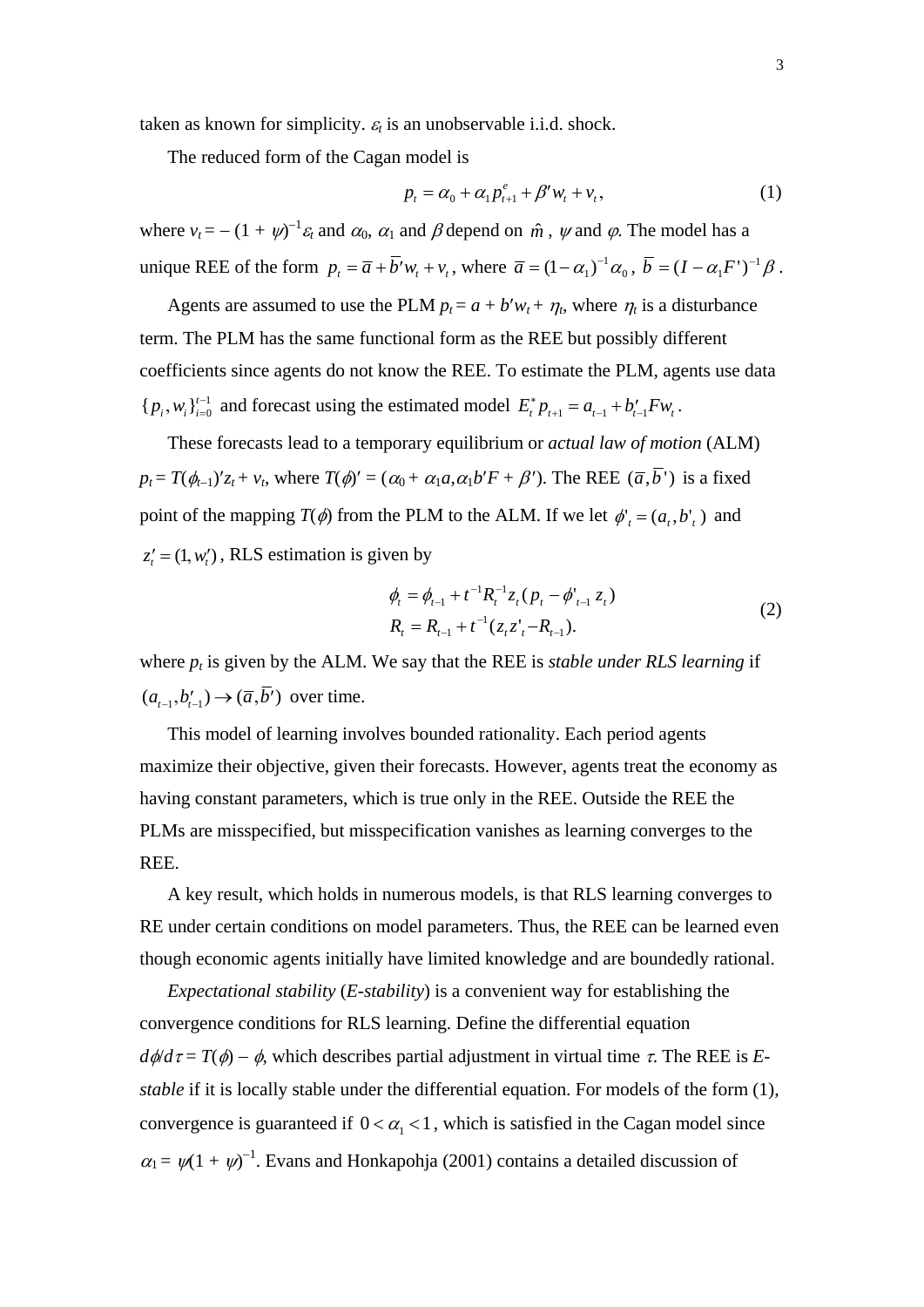## *2.2 The roles of learning*

Adaptive learning has several other important roles besides being a stability theory for REE. RE models can have multiple stationary equilibria, that is, *indeterminacy of equilibrium*. In such situations learning stability acts as a *selection criterion* to determine the plausibility of a particular REE.

 As an example consider the non-stochastic Cagan model with government spending financed by seigniorage, with nonlinear reduced form  $x_t = G(x_{t+1}^e)$ , where  $x_t$ denotes inflation (see Evans and Honkapohja, 2001, chs. 11 and 12, for details). This model has two (interior) steady state solutions  $\hat{x} = G(\hat{x})$ . The low-inflation steady state  $x_L$  is stable under learning and the high-inflation steady state  $x_H$  is not. Learning selects a unique REE  $x_L$  in this model. In more general models, learning stability does not necessarily select a unique REE, but the set of 'plausible' REE is usually significantly smaller than the set of all REE.

The roles of RLS learning are not restricted to stability of REE and equilibrium selection. Learning can also provide new forms of dynamics as discussed below.

## **3. Monetary policy design**

Indeterminacy of equilibria and instability of REE under RLS learning mean that the economy can be subject to persistent fluctuations. These instabilities can arise in the New Keynesian (NK) model (Woodford, 2003), which is widely used for studying monetary policy. Policy design has an important role in eliminating these instabilities and facilitating convergence to 'desirable' equilibria.

Consider the linearized NK model. The IS and PC curves

 $x_t = -\varphi(i_t - E_t^* \pi_{t+1}) + E_t^* x_{t+1} + g_t$  and  $\pi_t = \lambda x_t + \beta E_t^* \pi_{t+1} + u_t$  summarize private sector rate.  $\varphi$  and  $\lambda$  are positive parameters while  $0 < \beta < 1$  is the discount factor. The behaviour. Here  $x_t$ ,  $\pi_t$  and  $i_t$  denote the output gap, inflation and the nominal interest shocks  $g_t$  and  $u_t$  are assumed to be observable and follow a known *VAR*(1) process.

Central bank (CB) behaviour is described by an interest-rate rule. CB may use an instrument rule that is not based on explicit optimization. Examples are Taylor rules that depend on current data or forecasts,  $i_t = \chi_{\pi} \pi_t + \chi_x x_t$  or  $i_t = \chi_{\pi} E_t^* \pi_{t+1} + \chi_x E_t^* x_{t+1}$ ,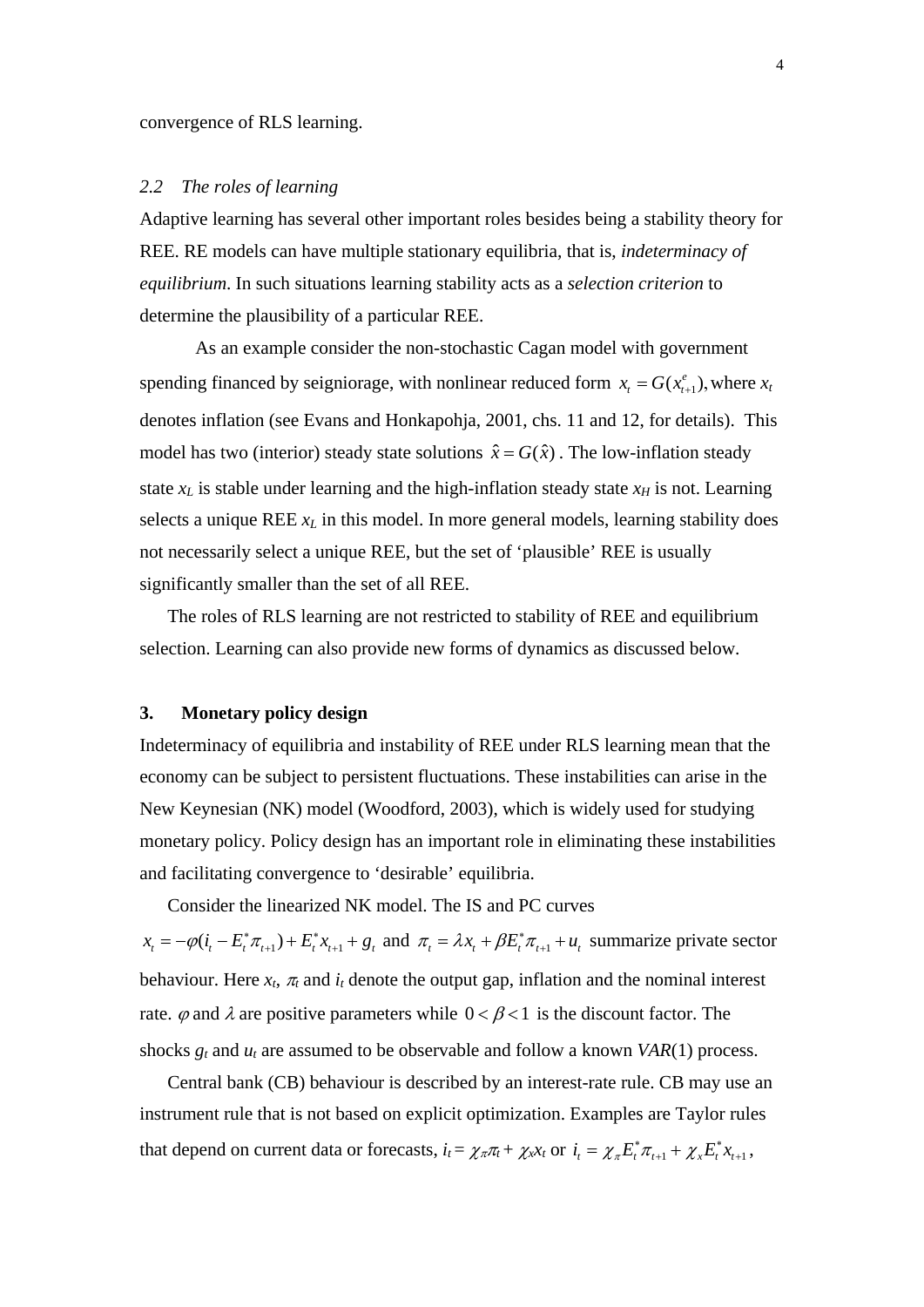where  $\chi_{\pi}$ ,  $\chi_{\chi}$  >0.

The IS and PC equations, together with either Taylor rule, lead to a bivariate reduced form in  $(x_t, \pi_t)$ , which can be examined for determinacy (uniqueness of equilibrium) and E-stability. Bullard and Mitra (2002) show that current-data Taylor rules yield both E-stability and determinacy iff  $\lambda(\chi_{\pi}-1) + (1 - \beta)\chi_{\chi} > 0$ . Under forward-looking rules  $\chi_{\pi}$  > 1 and small  $\chi_{\chi}$  yield E-stability and determinacy.

Optimal monetary policy under discretion and commitment has been examined by Evans and Honkapohja (2003a; 2003b; 2006). Various ways to implement optimal policy have been suggested. Some commonly suggested interest-rate rules, based on fundamental shocks and variables, can lead to E-instability and/or indeterminacy. Evans and Honkapohja advocate appropriate expectations-based rules that deliver both E-stability and determinacy.

Other aspects of learning are also important for monetary policy. One practical concern is the observability of private forecasts needed for forecast-based rules. Results by Honkapohja and Mitra (2005) show that using internal CB forecasts in place of private sector expectations normally delivers E-stability.

Another difficulty for optimal monetary policy is that it requires knowledge of structural parameters, which are in practice unknown. CB can learn the values of  $\varphi$ and  $\lambda$  by estimating IS and PC equations. Expectations-based optimal rules continue to deliver stability under simultaneous learning by private agents and the CB (see Evans and Honkapohja, 2003a; 2003b).

# **4. Fluctuations**

A major issue in macroeconomics is economic fluctuations, for example, business cycles and asset price movements. Can learning help to explain these phenomena?

#### *4.1 Stable sunspot fluctuations*

One theory of macroeconomic fluctuations interprets them as rational 'sunspot' equilibria. Although many macroeconomic models – for example, the real business cycle (RBC) model or Taylor's overlapping contracts model – have a unique stationary solution under RE, other models can have indeterminacy. Examples include the overlapping generations (OLG) model and RBC models with increasing returns and monopolistic competition or tax distortions.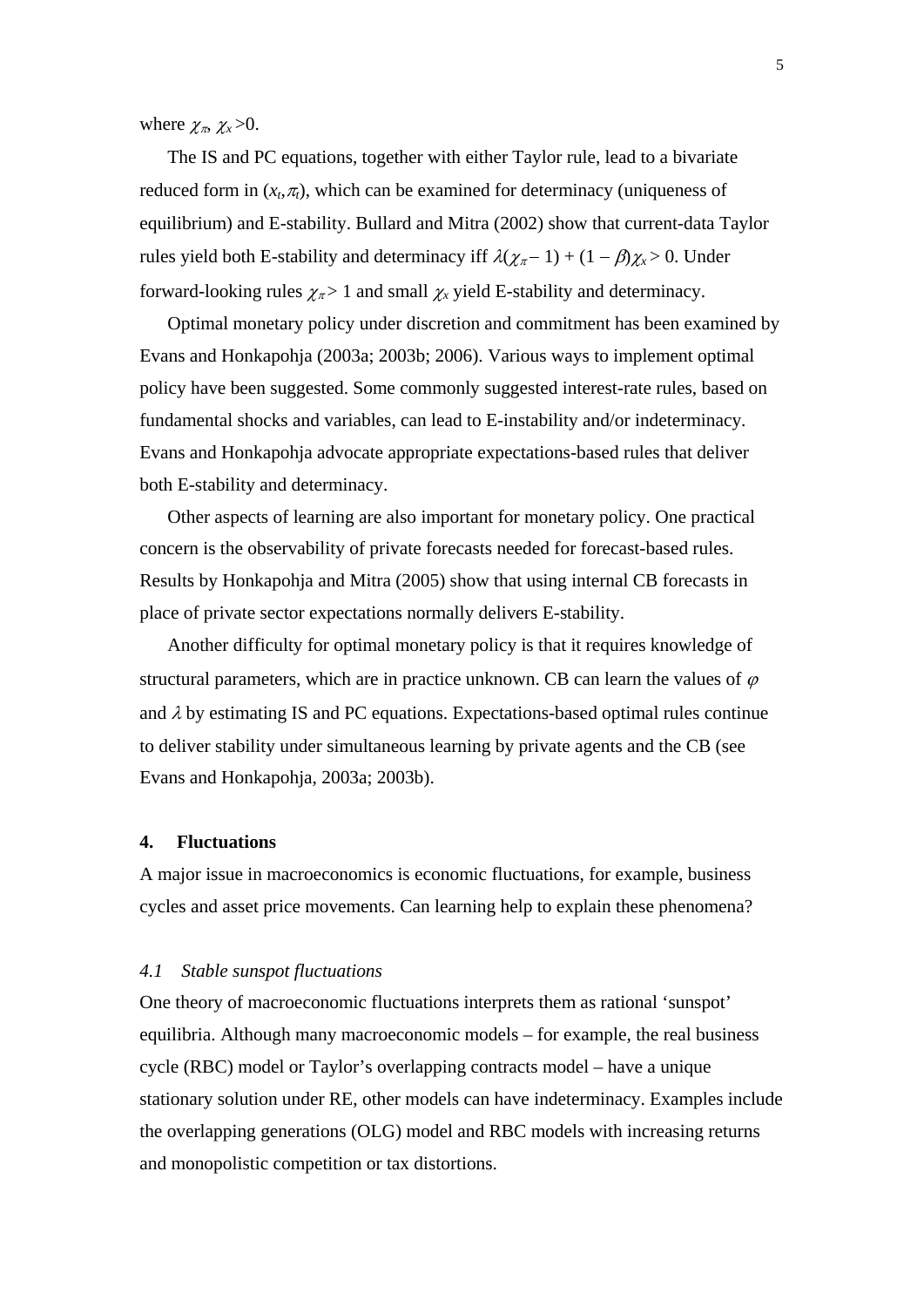When multiple equilibria are present, some solutions may depend on variables, 'sunspots', that are completely extraneous to the economy. Such stationary sunspot equilibria (SSEs) exhibit self-fulfilling prophecies with the sunspot acting as a coordinating device: if expectations depend on a sunspot variable, then the actual economy, since it depends on expectations, can also depend rationally on the sunspot.

As already noted, learning stability is a selection device. Suppose agents' forecasts are a linear function of both the macroeconomic state and a sunspot variable. If the forecast functions have coefficients close to but not equal to SSE values, and if agents update the estimated coefficients using RLS, can the coefficients converge to SSE values? If not, this casts doubt on the plausibility of SSEs.

SSEs appear not to be stable under learning in indeterminate RBC models but are learnable in some other models. We first describe results for the NK model and then discuss the possibility of stable SSE in other models.

## 4.1.1 SSEs in the NK model

Consider again the linearized NK model augmented by either the current-data or forward-looking Taylor rule. As noted above, indeterminacy is likely when the 'Taylor principle'  $\chi_{\pi}$  > 1 is violated.

In practice CBs are said to use forward-looking rules, and Clarida, Gali and Gertler (2000) argue that empirical estimates of  $\chi_{\pi}$  are less than 1 in the period before 1984, while they are greater than 1 for the subsequent period. Could SSEs explain the higher economic volatility in the earlier period?

Honkapohja and Mitra (2004) and Evans and McGough (2005) approach this question by asking when SSEs are stable under learning in the NK model. Surprisingly, SSEs appear never to be stable under learning for current-data Taylor rules. When the forward-looking Taylor rule is employed, stable SSEs occur not when  $\chi_{\pi}$  < 1, but rather when  $\chi_{\pi}$  > 1 and  $\chi_{\pi}$  and  $\chi_{x}$  are sufficiently large, that is, *overly* aggressive rules lead to learnable SSEs. However, this does not rule out the Clarida, Gali, Gertler explanation for pre-1984 instability because, if  $\chi_{\pi}$  < 1 leads to indeterminacy, *no* REE is stable under learning and aggregate instability would presumably result.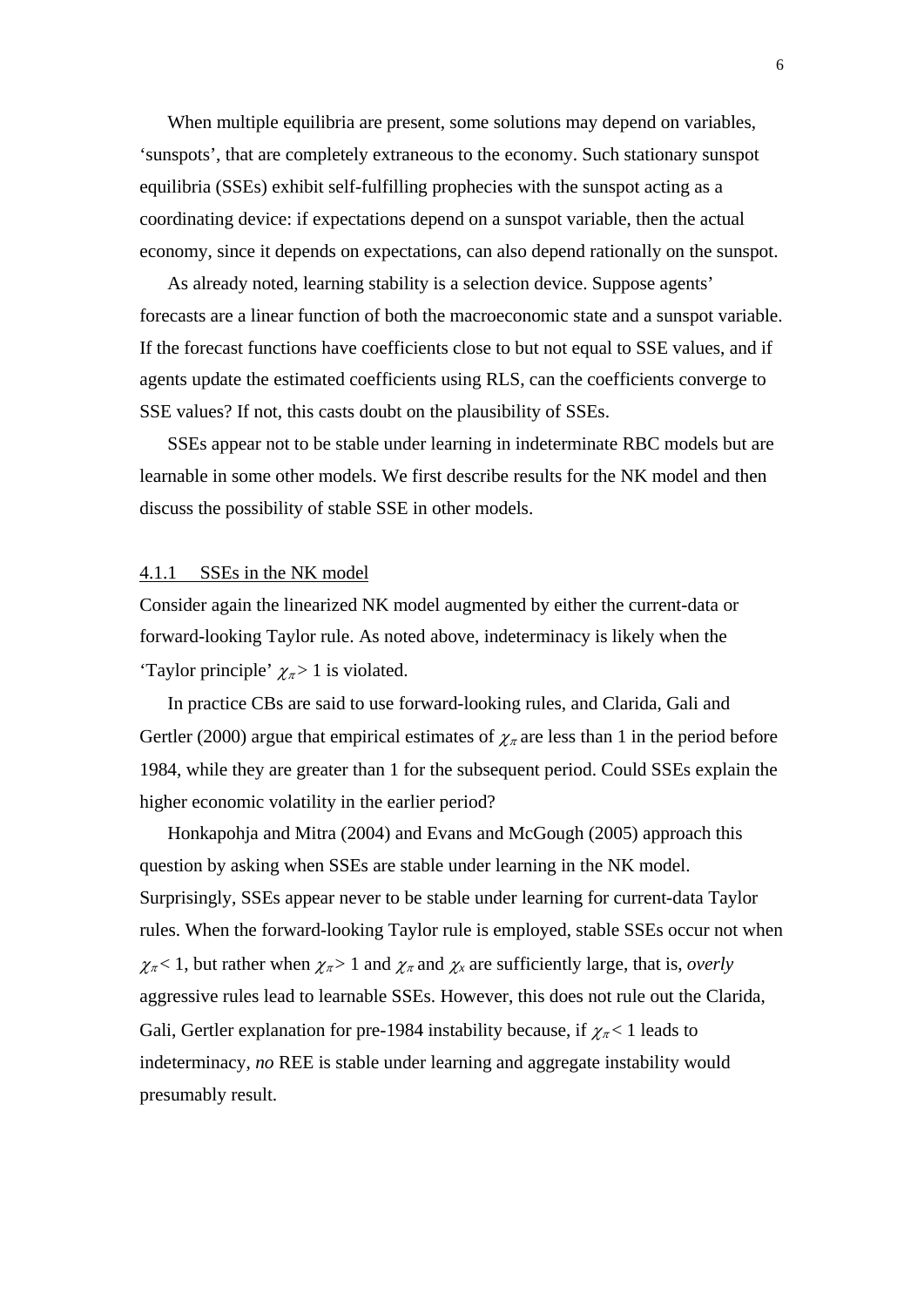#### 4.1.2 Stable SSEs in other models

Stability under learning is a demanding test for SSEs that is met in only some cases in the NK model. There are, however, other examples of stable SSEs, such as the basic OLG model.

Some nonlinear models can have multiple steady states that are locally stable under RLS learning. In this case there can also be SSEs that take the form of occasional random shifts between neighbourhoods of the distinct stable steady states. Examples of this are the 'animal spirits' model of Howitt and McAfee (1992), based on a positive search externality, and the 'growth cycles' model of Evans, Honkapohja and Romer (1998) based on monopolistic competition and complementarities between capital goods.

Two stable steady states also play a role in some important policy models. This can arise in a monetary inflation model with a fiscal constraint, developed by Evans, Honkapohja and Marimon (2001), and in the liquidity trap model of Evans and Honkapohja (2005). In these set-ups policy has an important role in eliminating undesirable steady states.

## *4.2 Dynamics with constant gain learning*

An alternative route to explaining economic fluctuations is to modify RLS learning so that more recent observations are given a higher weight. A natural way to motivate this is to assume that agents are concerned about the possibility of structural change. In the RLS formula (2) this can be formally accomplished by replacing  $t^{-1}$  with a small 'constant gain'  $0 < \gamma < 1$ , yielding weights that geometrically decline with the age of observations.

This apparently small change leads to 'boundedly rational' fluctuations, with sometimes dramatic effects. Three main phenomena have emerged. First, as shown by Sargent (1999) and Cho, Williams and Sargent (2002), even when there is a unique equilibrium, occasional 'escape paths' can arise with learning dynamics temporarily driving the economy far from the equilibrium. Sargent shows how the reduction of inflation in the 1982–99 period might be due to such an escape path in which policymakers are led to stop attempting to exploit a perceived (but misspecified) Phillips curve trade-off.

Second, in models with multiple steady states, learning dynamics can take the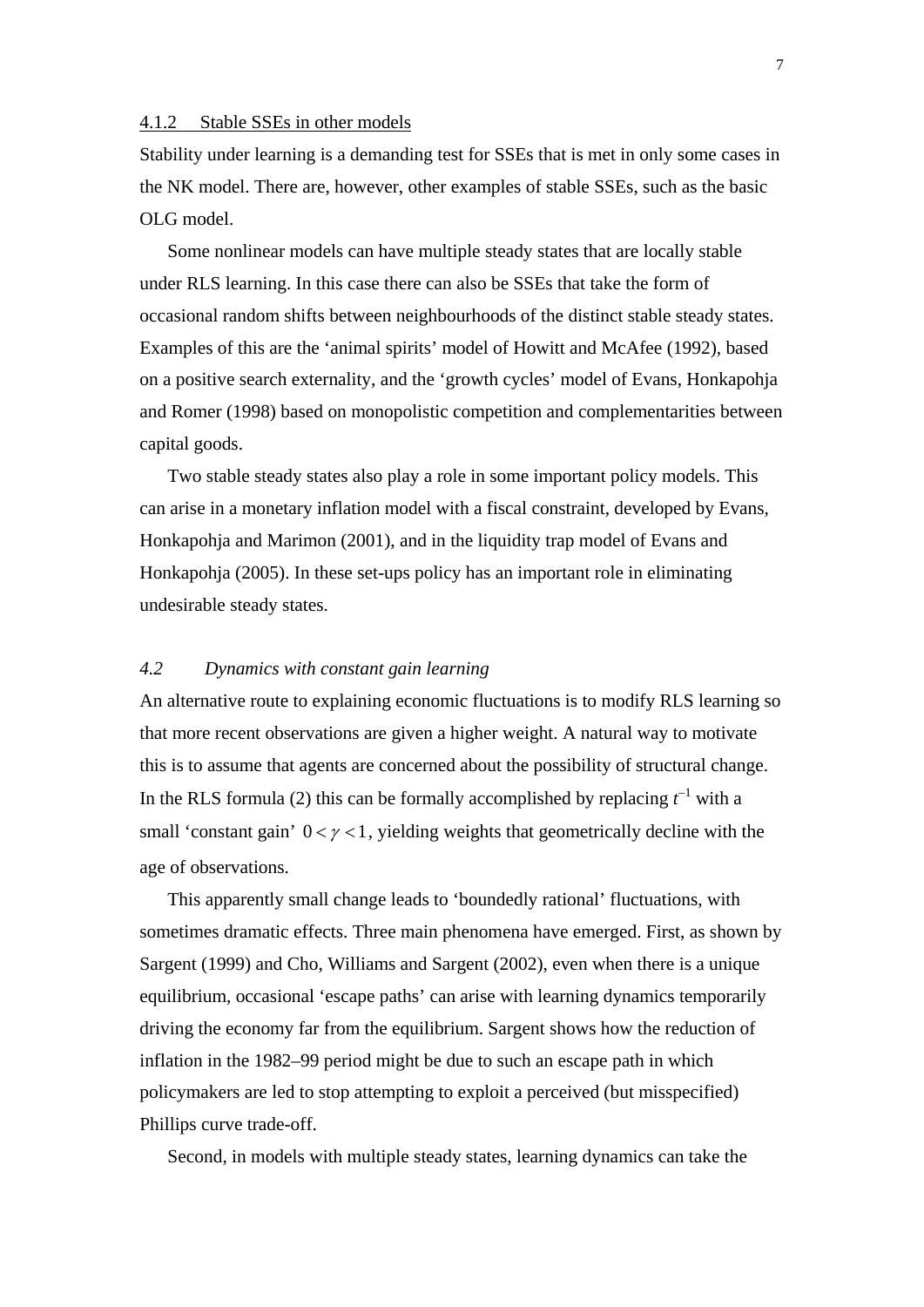form of periodic shifts between regimes as a result of intrinsic random shocks interacting with learning dynamics. This is seen in the 'increasing social returns' example of Evans and Honkapohja (2001), the hyperinflation model of Marcet and Nicolini (2003), the exchange rate model of Kasa (2004) and the liquidity trap model of Evans and Honkapohja (2005).

Third, even when large escapes do not arise, there can be policy implications, because constant gain learning differs in small but persistent ways from full rationality. Orphanides and Williams (2005) show that policymakers attempting to implement optimal policy should be more hawkish against inflation than under RE.

## **5. Other developments**

There continue to be many new applications of learning dynamics in macroeconomics, with closely related work in asset pricing and game theory.

One recent topic concerns the possibility that agents use a misspecified model. Under RLS learning agents may still converge, but to a restricted perceptions equilibrium, rather than to an REE (see Evans and Honkapohja, 2001). Another recent development is to allow agents to select from alternative predictors. In the Brock and Hommes (1997) model agents choose, based on recent past performance, between a costly sophisticated and a cheap naive predictor. This can lead to complex nonlinear dynamics. Branch and Evans (2006) combine dynamic predictor selection with RLS learning and show the existence of 'misspecification equilibria' when all forecasting models are underparameterized.

Other topics and applications include empirical work on expectation formation, calibration and estimation of learning models to data, interaction of policymaker and private-sector learning, learning and robust policy, experimental studies of expectation formation, the role of calculation costs, expectations over long horizons, alternative learning algorithms, expectational and structural heterogeneity, transitional learning dynamics, consistent expectations and near-rationality.

Current interest in learning dynamics is evidenced by five recent Special Issues devoted to learning and bounded rationality, in *Macroeconomic Dynamics* (2003), *Journal of Economic Dynamics and Control* (two in 2005), *Review of Economic Dynamics* (2005), and *Journal of Economic Theory* (2005).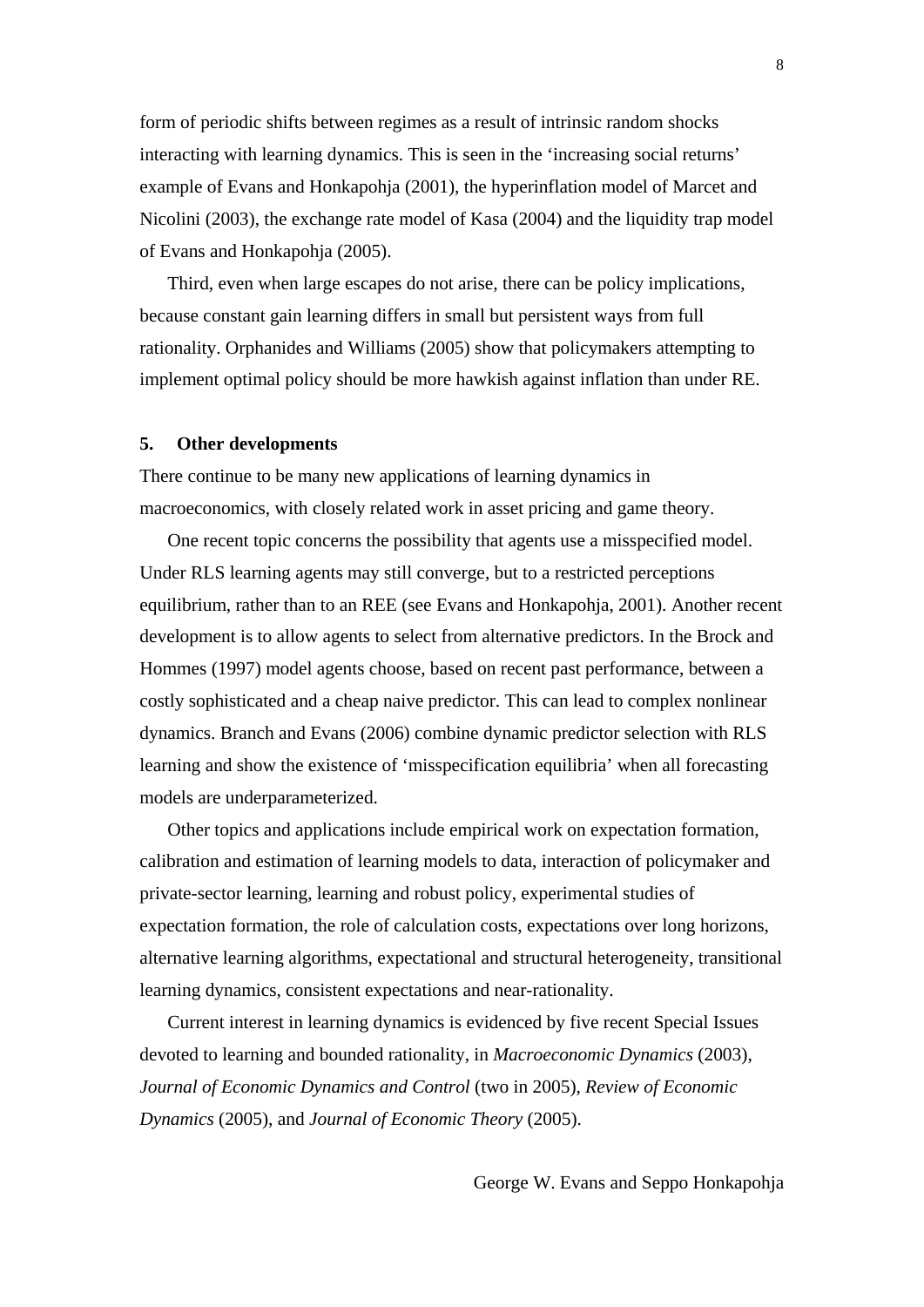Bibliography

- Beck, G. and Wieland, V. 2002. Learning and control in a changing environment. *Journal of Economic Dynamics and Control* 26, 1359–77.
- Branch, W. and Evans, G. 2006. Intrinsic heterogeneity in expectation formation. *Journal of Economic Theory* 127, 264–95.
- Brock, W. and Hommes, C. 1997. A rational route to randomness. *Econometrica* 65, 1059–95.
- Bullard, J. and Mitra, K. 2002. Learning monetary policy rules. *Journal of Monetary Economics* 49, 1105–29.
- Cho, I.-K., Williams, N. and Sargent, T. 2002. Escaping Nash inflation. *Review of Economic Studies* 69, 1–40*.*
- Clarida, R., Gali, J. and. Gertler, M. 2000. Monetary policy rules and macroeconomic stability: evidence and some theory. *Quarterly Journal of Economics* 115, 147– 80.
- Evans, G. and Honkapohja, S. 2001. *Learning and Expectations in Macroeconomics*. Princeton, NJ: Princeton University Press.
- Evans, G. and Honkapohja, S. 2003a. Expectations and the stability problem for optimal monetary policies. *Review of Economic Studies* 70, 807–24.
- Evans, G. and Honkapohja, S. 2003b. Adaptive learning and monetary policy design. *Journal of Money Credit and Banking* 35, 1045–72.
- Evans, G. and Honkapohja, S. 2005. Policy interaction, expectations and the liquidity trap. *Review of Economic Dynamics* 8, 303–23.
- Evans, G. and Honkapohja, S. 2006. Monetary policy, expectations and commitment. *Scandinavian Journal of Economics* 108, 15–38.
- Evans, G., Honkapohja, S. and Marimon, R. 2001. Convergence in monetary inflation models with heterogeneous learning rules. *Macroeconomic Dynamics* 5, 1–31.
- Evans, G., Honkapohja, S. and Romer, P. 1998. Growth cycles. *American Economic Review* 88, 495–515.
- Evans, G. and McGough, B. 2005. Monetary policy, indeterminacy and learning. *Journal of Economic Dynamics and Control* 29, 1809–40.
- Guesnerie, R. 2005. *Assessing Rational Expectations 2: 'Eductive' Stability in Economics*. Cambridge, MA: MIT Press.
- Honkapohja, S. and Mitra, K. 2004. Are non-fundamental equilibria learnable in